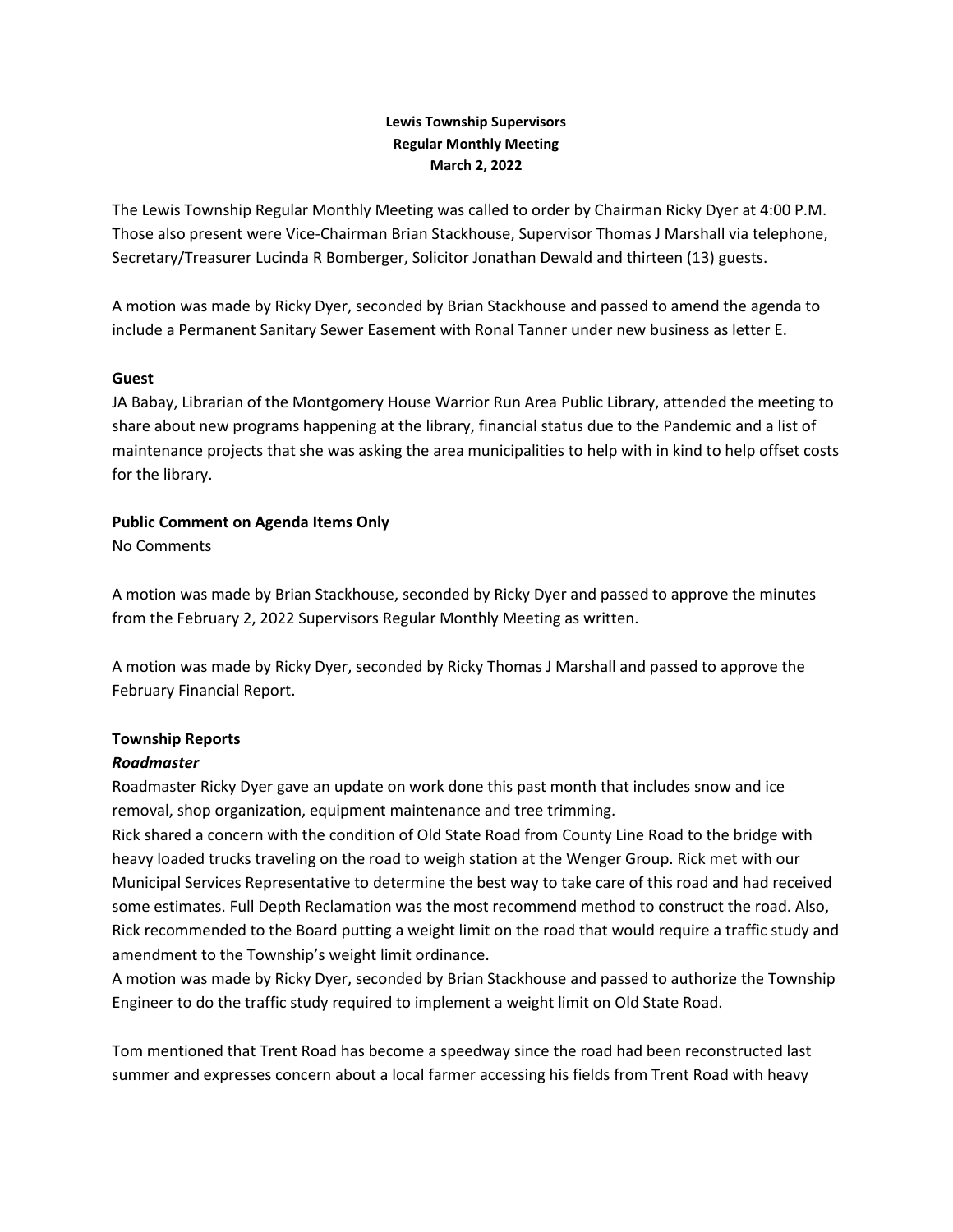loads and also had concern of manure falling out of the spreader onto to the roads as well due to being too full. Rick said that he would talk to the farmer about it.

### *Treatment Plant Operator*

Operator Michael Koch asked if the Township would bring in sand next week to replenish the sand beds after they are cleaned off. Rick said that they would next week, maybe on Tuesday.

Operator Michael Koch and Jason Koch handed in their resignations giving their ninety (90) day notice due to operational issues and concerns regarding their operational licenses.

A motion was made by Ricky Dyer, seconded by Thomas J Marshall and passed to accept Michael Koch and Jason Koch's resignations.

Lee Beiber asked why the school district is building an elementary school if the plant is currently having issues and the school would bring in additional flow. Lucinda answered that the district would not be able to connect their elementary school until the regionalization project is complete. Lee also mentioned that it is unfortunate that the Township hadn't regionalized in the past when Northern Neighbors had regionalized.

### *Secretary/Treasurer*

Lucinda Bomberger shared an update on the Schell and Koch Road Sewer Project. Construction is to begin Friday, March 4, 2022. Most of the stakes have been placed for the resident's lateral and pre construction videos have been taken.

The Township's State Liquid Fuels Funds were deposited in the state account in the amount of \$159,049.75 and Turnback in the amount of \$3,800.00.

Lucinda also shared correspondence regarding:

- Notice of William Hoffman's submission of a Chapter 105 Water Obstructions and Encroachment General Permit 1 and General Permit 3 for bank rehabilitation.
- Notice of U.S. Fish and Wildlife Service's submission of General Permit 1 and 3 for the Warrior Run Hagenbuch Stream Restoration.

### *Zoning*

Ricky Dyer shared the January Permit Activity Report. Rick asked if Lucinda would check with the Zoning Officer regarding the fuel tanks at Renewal Processing and also regarding the expiration of a permit for Whitmoyer Cattle, LLC's building for manure storage. Duane Blakeney thought that Mr. Whitmoyer out geo down In lieu of a building.

### *Planning Commission*

There was no meeting held in February due to no plans submitted.

Brian Stackhouse asked where the P.C. was at with the Zoning Ordinance. Lucinda answered the Planning Commission had submitted their recommendations in January and that the Supervisors can move forward if they are ready to start the process to adopt a new zoning ordinance. Solicitor Jonathon Dewald recommended including the solar system energy ordinance to provide some consistency and enforcement. The Supervisors agreed and were in agreement to move forward.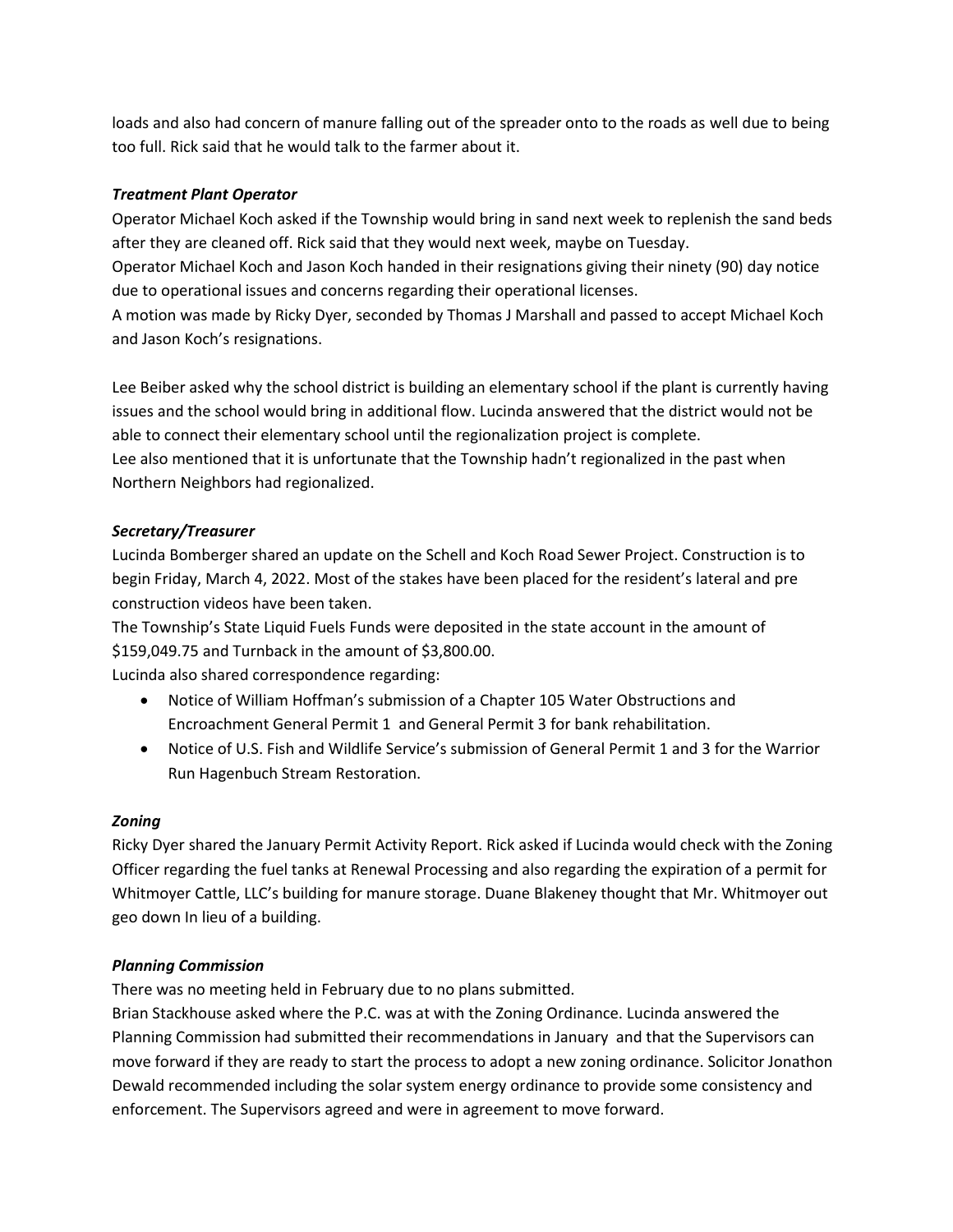The Supervisors directed the Solicitor to prepare the proposed Ordinance for the next meeting to then begin the process of adoption of a new zoning ordinance.

#### *Fire Board Representative*

Representative Ricky Dyer shard Chief Funk's January Fire Report. The department is looking into a few equipment purchases and are looking for volunteers.

#### **Old Business**

No Old Business

#### **New Business**

A motion was made by Ricky Dyer, seconded by Brian Stackhouse and passed to approve the funds disbursement request from the Small Water & Sewer Grant in the amount of \$5,573.00 for administrative, legal & engineering costs.

A motion was made by Thomas J Marshall, seconded by Brian Stackhouse and passed to approve the funds disbursement request from Pennvest in the amount of \$25,070.15 for Legal/Engineering.

A motion was made by Ricky Dyer, seconded by Thomas J Marshall and passed to adopt Resolution 2022-1, a resolution to request a Statewide Local Share Assessment Grant from the Commonwealth Financing Authority to be used for costs associated with the Schell & Koch Road Sewer Project such as Grinder Pumps and Resurfacing of Schell Road. This Resolution also authorizes the Chairman and Secretary to sign all documents related to the grant.

A motion was made by Thomas J Marshall, seconded by Brian Stackhouse and passed to authorize solicitation of bids for aggregate and fuel along with Delaware Township.

A motion was made by Ricky Dyer, seconded by Thomas J Marshall and passed to approved a Permanent Sanitary Sewer Easement with Ronald Tanner for a pump station related to the sewer regionalization project.

A motion was made by Brain Stackhouse, seconded by Ricky Dyer and passed to pay bills for the month of March 2022.

#### **Public Comment**

Douglas Potter asked if the road at the top of Hockley Hill Road was Water Company Road. Rick answered that it is Hill Road. Mr. Potter wondered if the Township would write the County Commissioners a letter about opening the bridge that is closed on Hill Road. Lucinda did not think that is was necessary at this time to do so since there has been communication with the County and that the County currently has a grant application submitted for that bridge replacement. There has also been a lot of resident communication shared with the Commissioners and publicity regarding the issues with emergency services.